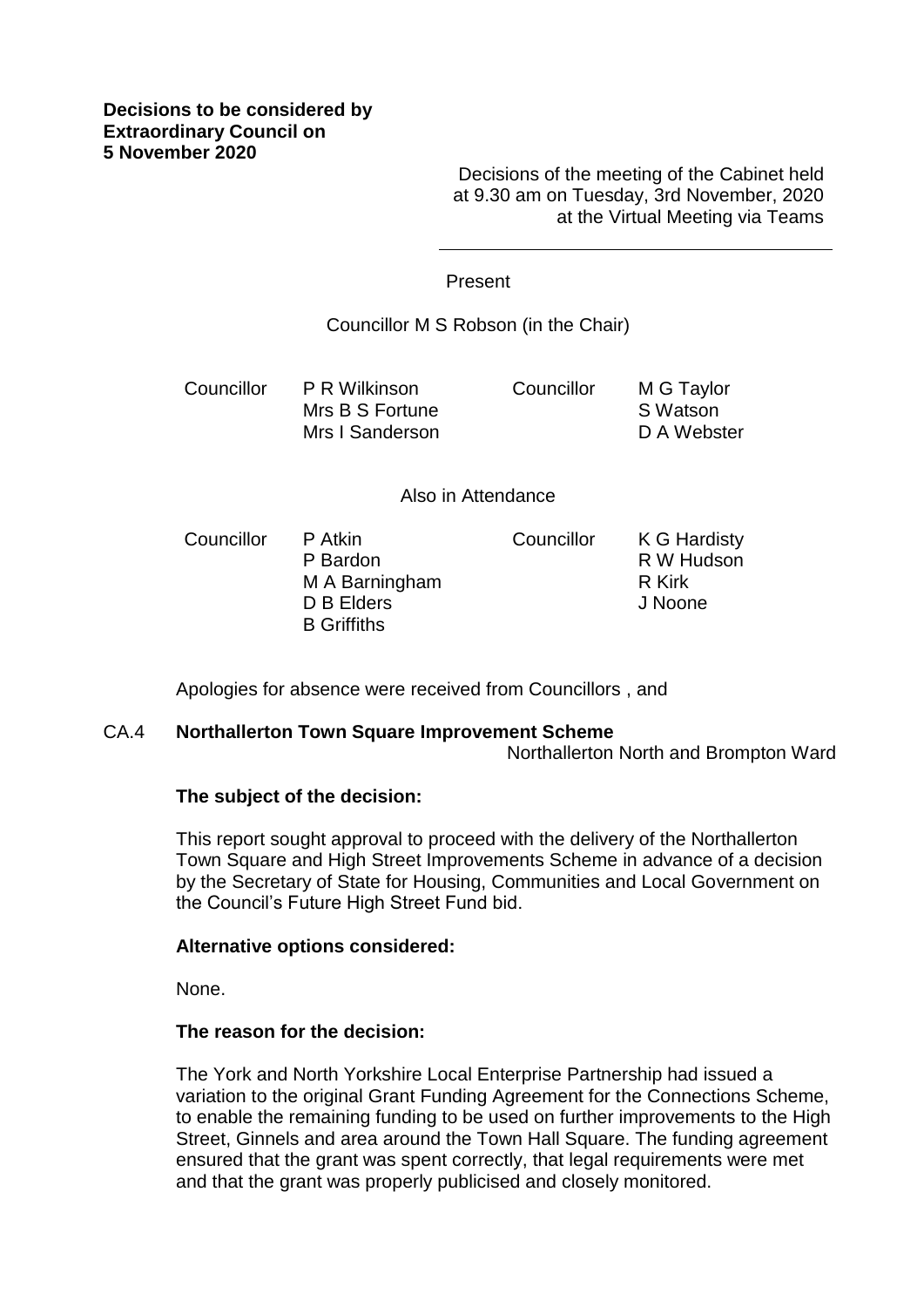# **The decision:**

That Cabinet approves and recommends to Council that:-

- (1) the Northallerton Town Square and High Street Improvement Scheme is implemented; and
- (2) the capital contribution of £1,212,475 to deliver the scheme is approved which will be funded as described in paragraph 4.3 of the report.

## CA.5 **Local Government Restructure in York and North Yorkshire**

All Wards

## **The subject of the decision:**

This report presented the York and North Yorkshire Local Government Reorganisation Case for Change ("the Case for Change") prepared on behalf of the seven North Yorkshire District Councils of Craven, Hambleton, Harrogate, Richmondshire, Ryedale, Scarborough and Selby. The report sought the view of Cabinet on whether to submit the Case for Change to the Ministry of Housing Communities and Local Government ("MHCLG") in response to the letter received by all the District Councils from the MHCLG on 9 October 2020 inviting proposals for unitary local government for the York and North Yorkshire area. Initial proposals must be submitted by 9 November 2020 and final proposals by 9 December 2020.

# **Alternative options considered:**

Cabinet discussed various options relating to the submission of the Case for Change to the Ministry of Housing, Communities and Local Government, including retaining the status quo.

### **The reason for the decision:**

Cabinet was not satisfied that the submission of the Case for Change to the Ministry of Housing, Communities and Local Government was in the best interests of the residents of Hambleton.

# **The decision:**

That Cabinet approves and recommends to Council that:-

- (1) it be noted that on 9 October 2020 the Ministry of Housing Communities and Local Government invited proposals for unitary local government for York and North Yorkshire;
- (2) Council determines that the function of deciding on the response to the invitation from the Ministry of Housing Communities and Local Government pursuant to the Local Government and Public Involvement in Health Act 2007 is a function for the Council;